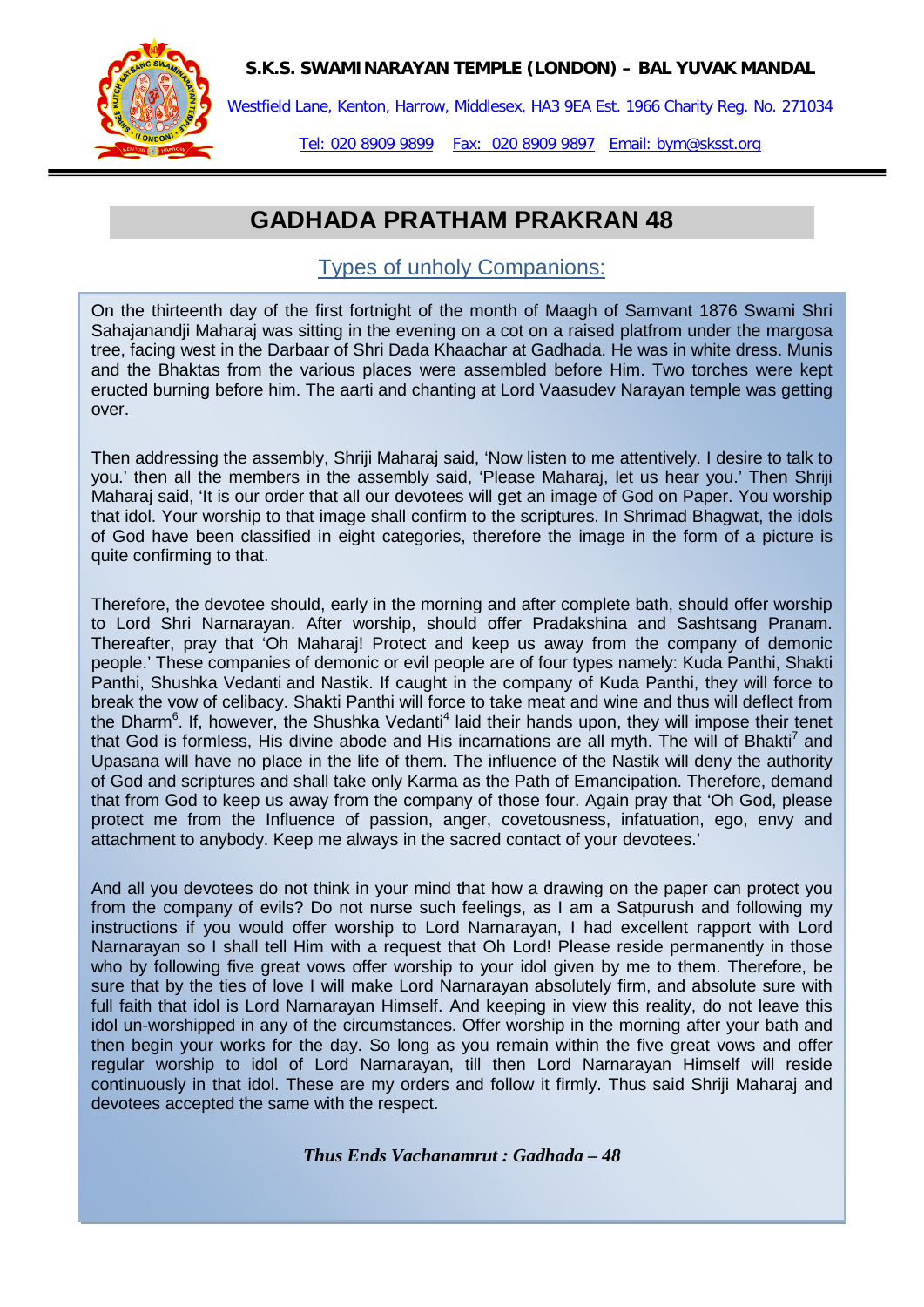

In this particular **Vachnamrut G.P.P. 48**, Maharaj is saying, please listen attentively. "It is our order that all our devotees will get an image of God on Paper. You worship that idol. Your worship to that image shall confirm to the scriptures. In Shrimad Bhagwat, the idols of God have been classified in eight categories, therefore the image in the form of a picture is quite confirming to that.

Therefore, the devotee should, early in the morning and after bathing, offer worship to Lord Shri Narnarayan. After worship, offer pradikshinaa and sashtsang pranaam. Thereafter, pray that 'Oh Maharaj! Protect and keep us away from the company of demonic people.' These companies of demonic or evil people are of four types namely: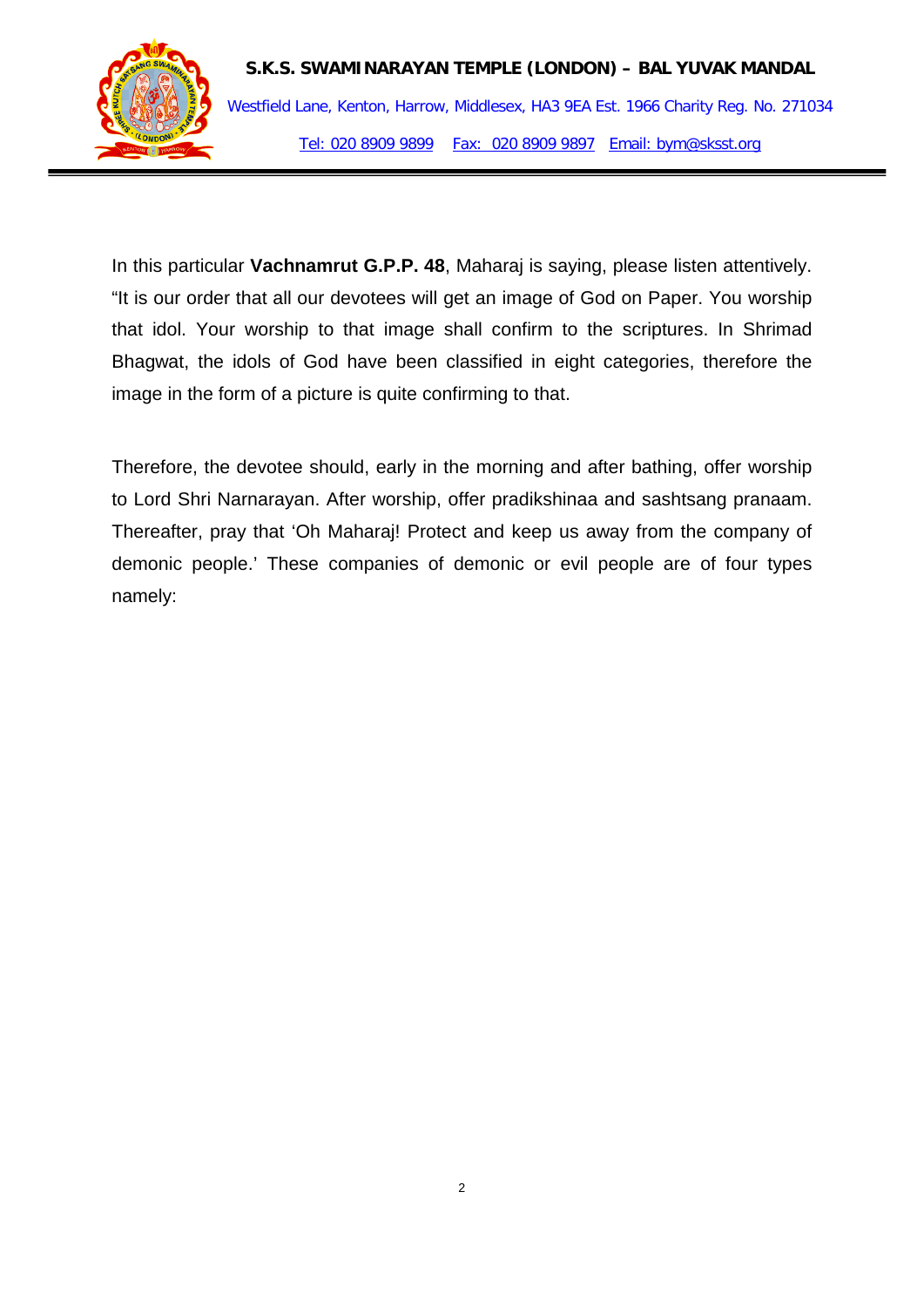

## **S.K.S. SWAMINARAYAN TEMPLE (LONDON) – BAL YUVAK MANDAL**

Westfield Lane, Kenton, Harrow, Middlesex, HA3 9EA Est. 1966 Charity Reg. No. 271034

Tel: 020 8909 9899 Fax: 020 8909 9897 Email: bym@sksst.org

| $\mathbf 1$ .  | <b>Kuda Panthi</b>               | They will force to break the vow of celibacy.                                                                                                                                                    | This cult was prevalent in some parts of Gujarat and Saurastra<br>which morally justified adultery. The women who assembled in<br>the congregation were asked to dip their garment in an earthen<br>pot (kunda). Anyone who picked up the garment from the pot<br>enjoyed the woman to whom the cloth belonged, even if she<br>was his mother, sister or wife. Such conjugal relations were<br>considered sacred and given of ultimate salvation. |
|----------------|----------------------------------|--------------------------------------------------------------------------------------------------------------------------------------------------------------------------------------------------|---------------------------------------------------------------------------------------------------------------------------------------------------------------------------------------------------------------------------------------------------------------------------------------------------------------------------------------------------------------------------------------------------------------------------------------------------|
| 2.             | <b>Shakti Panthi</b>             | Will force to take meat and wine and thus<br>will deflect from their dharma.                                                                                                                     | A cult wherein people worship the goddess called Shakti and<br>believes that meat and wine offered to this goddess are sacred<br>foods which will bring emancipation to man.                                                                                                                                                                                                                                                                      |
| 3.             | <b>Shushka</b><br><b>Vedanti</b> | They will impose their tenet that God is<br>His divine<br>abode and His<br>formless,<br>incarnations are all myth. The will of bhakti<br>and upaasana will have no place in the life<br>of them. | The followers of Advait Vedanta not realising the significance<br>of Advait philosophy commits excess by professing, 'I am<br>Brahm' and therefore have no moral obligation. They thus<br>indulge in antinomianism.                                                                                                                                                                                                                               |
| $\mathbf{4}$ . | <b>Nastik</b>                    | Will deny the authority of God and scriptures<br>and shall take only Karma as the Path of<br>emancipation.                                                                                       | One who believes only in Karmas and does not recognise God<br>as the giver of the fruits of Karmas.                                                                                                                                                                                                                                                                                                                                               |